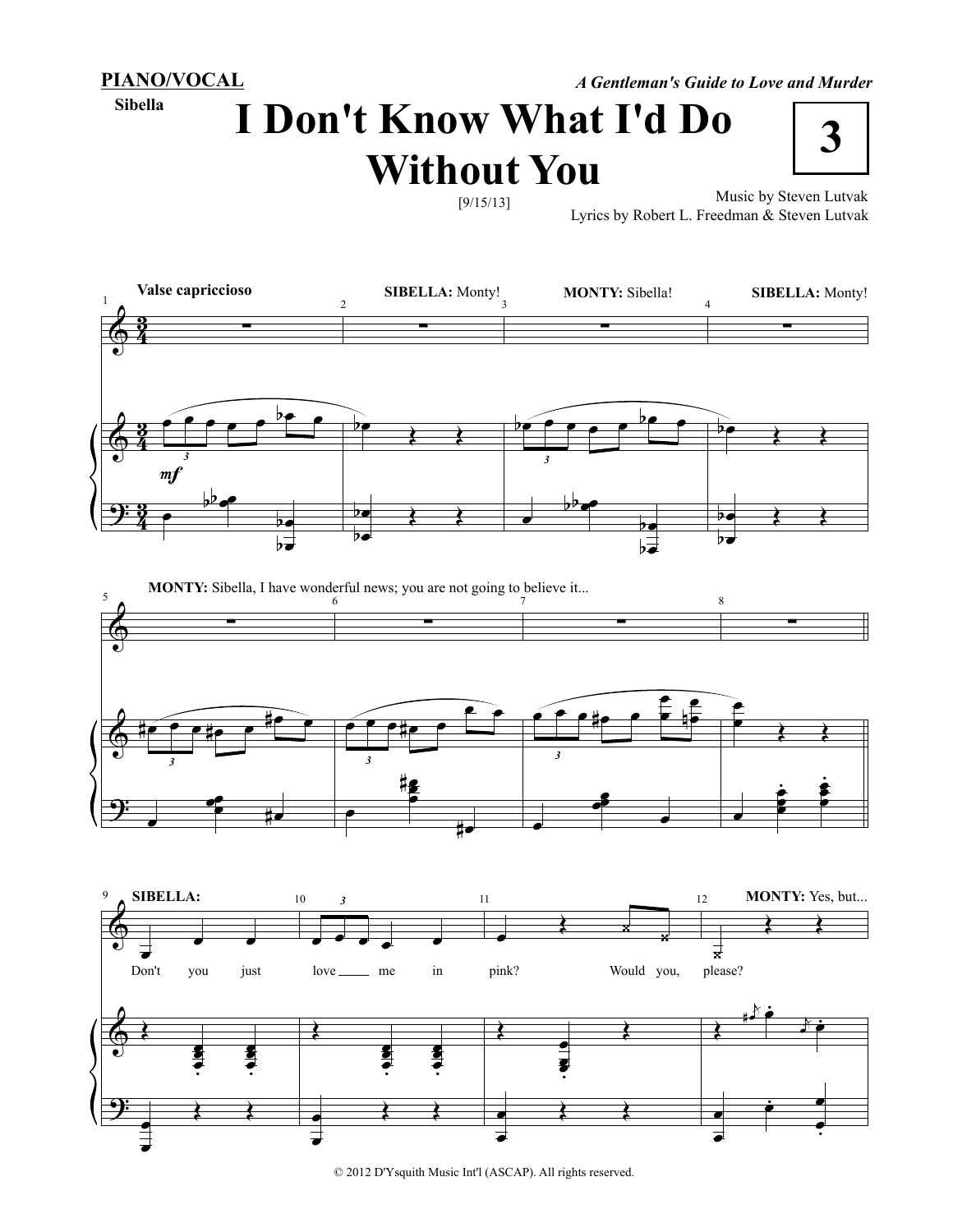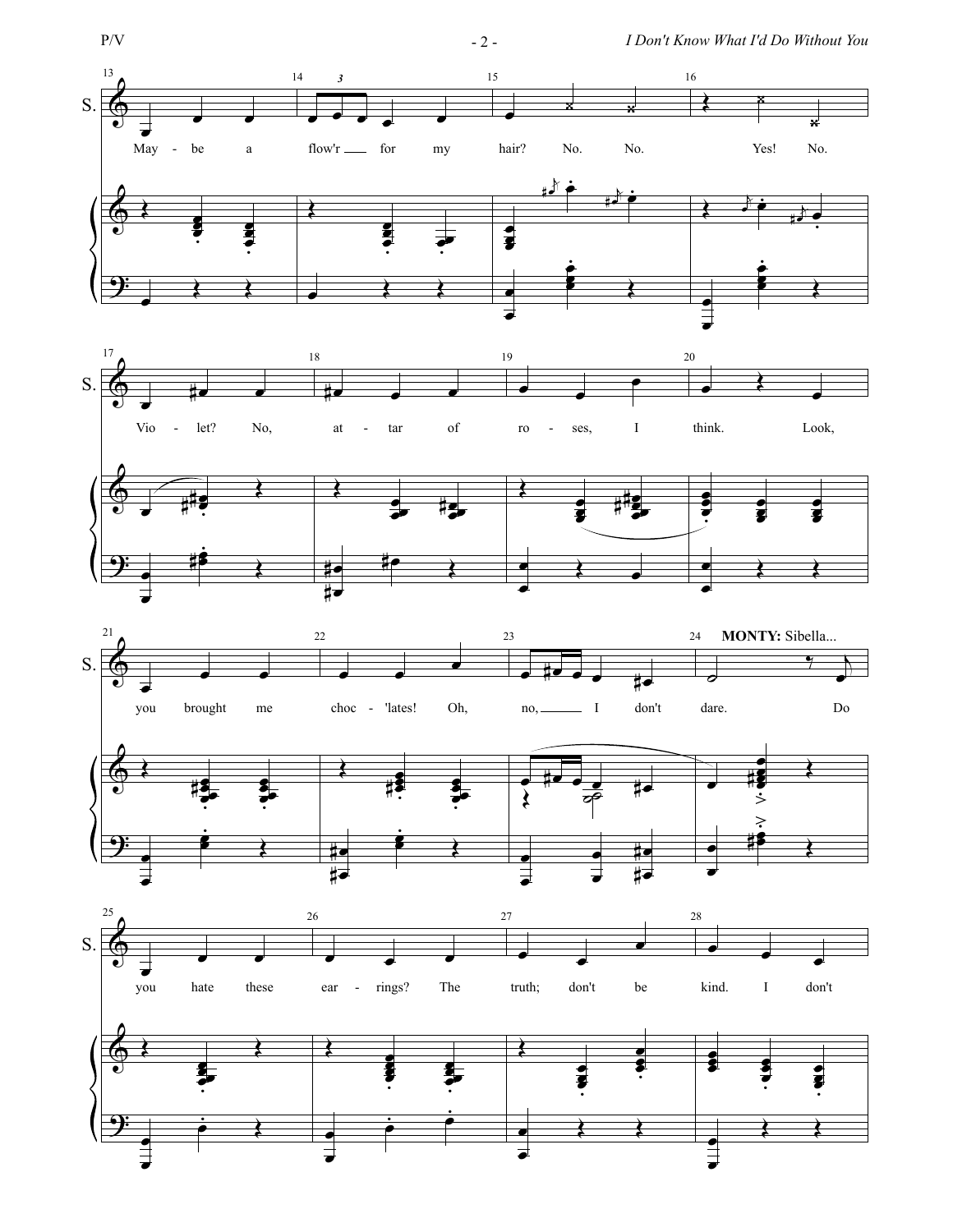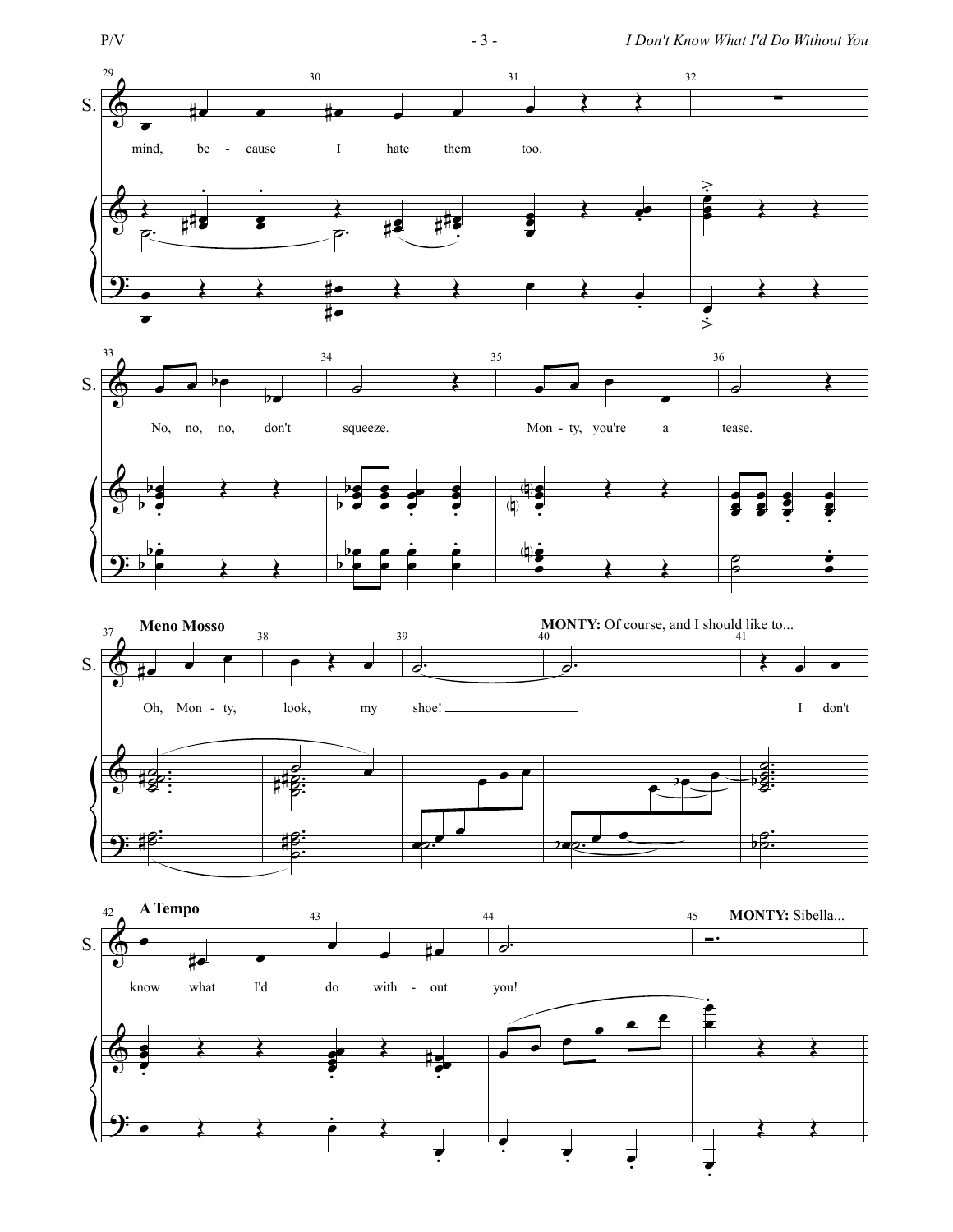$$
P/V
$$

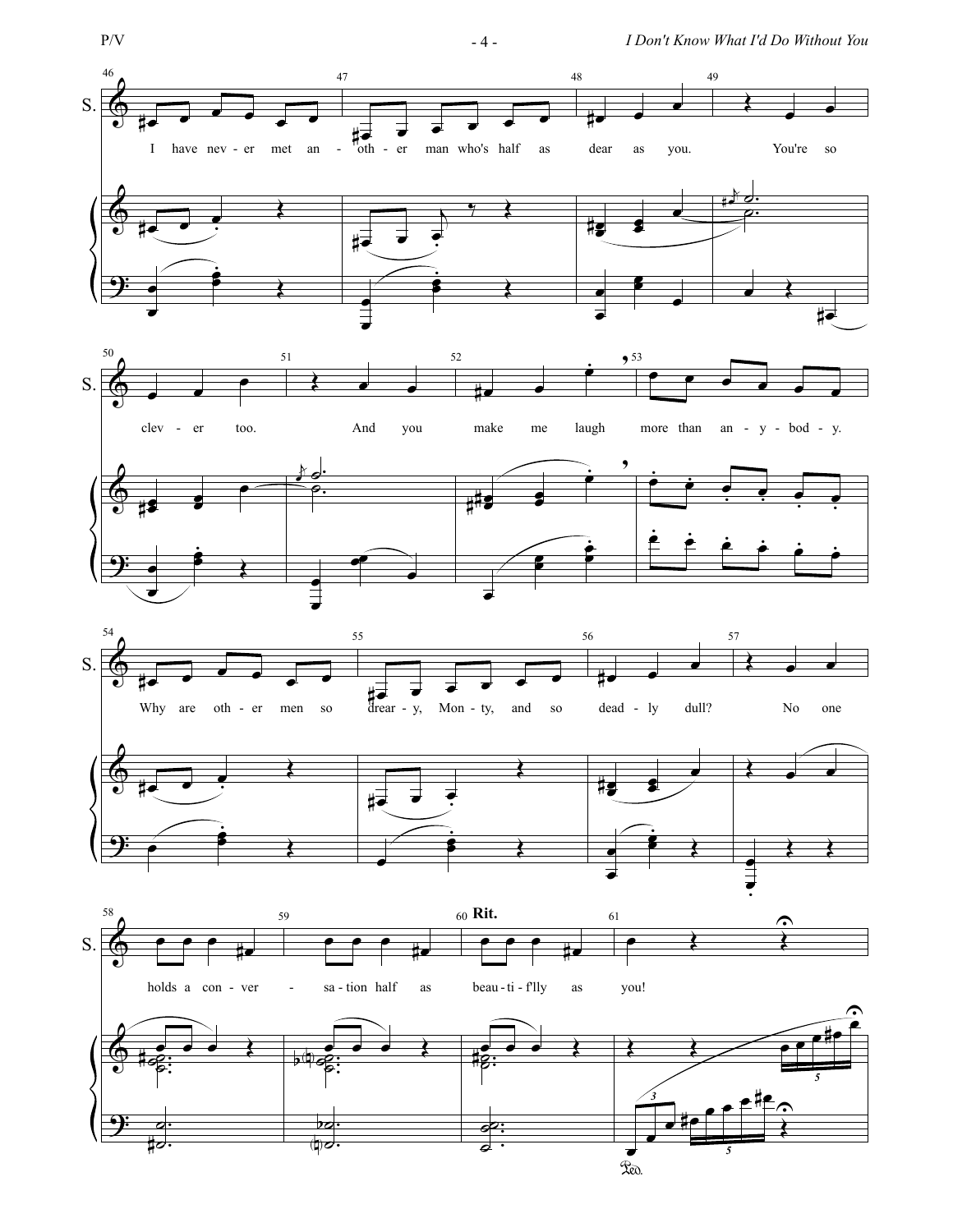

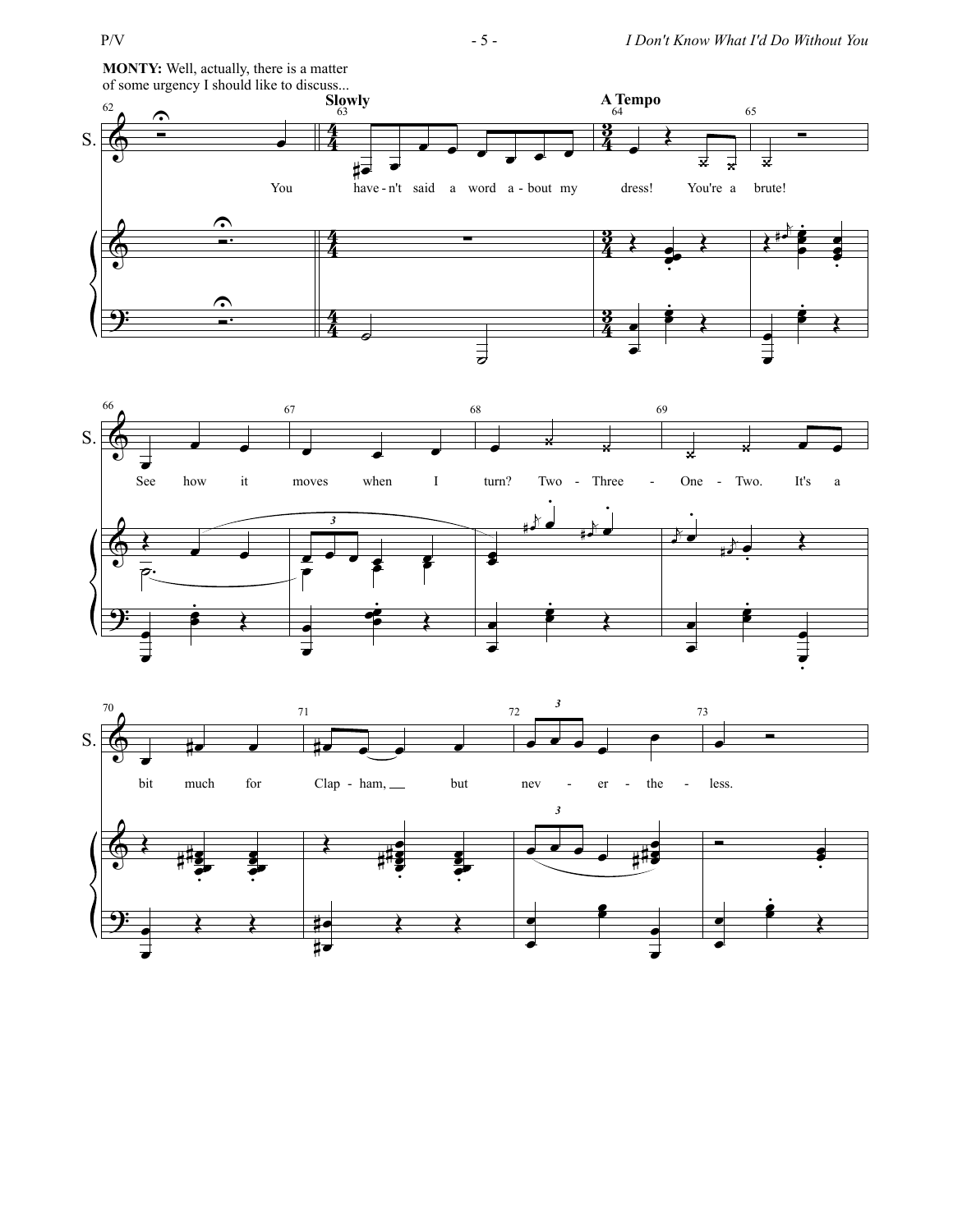



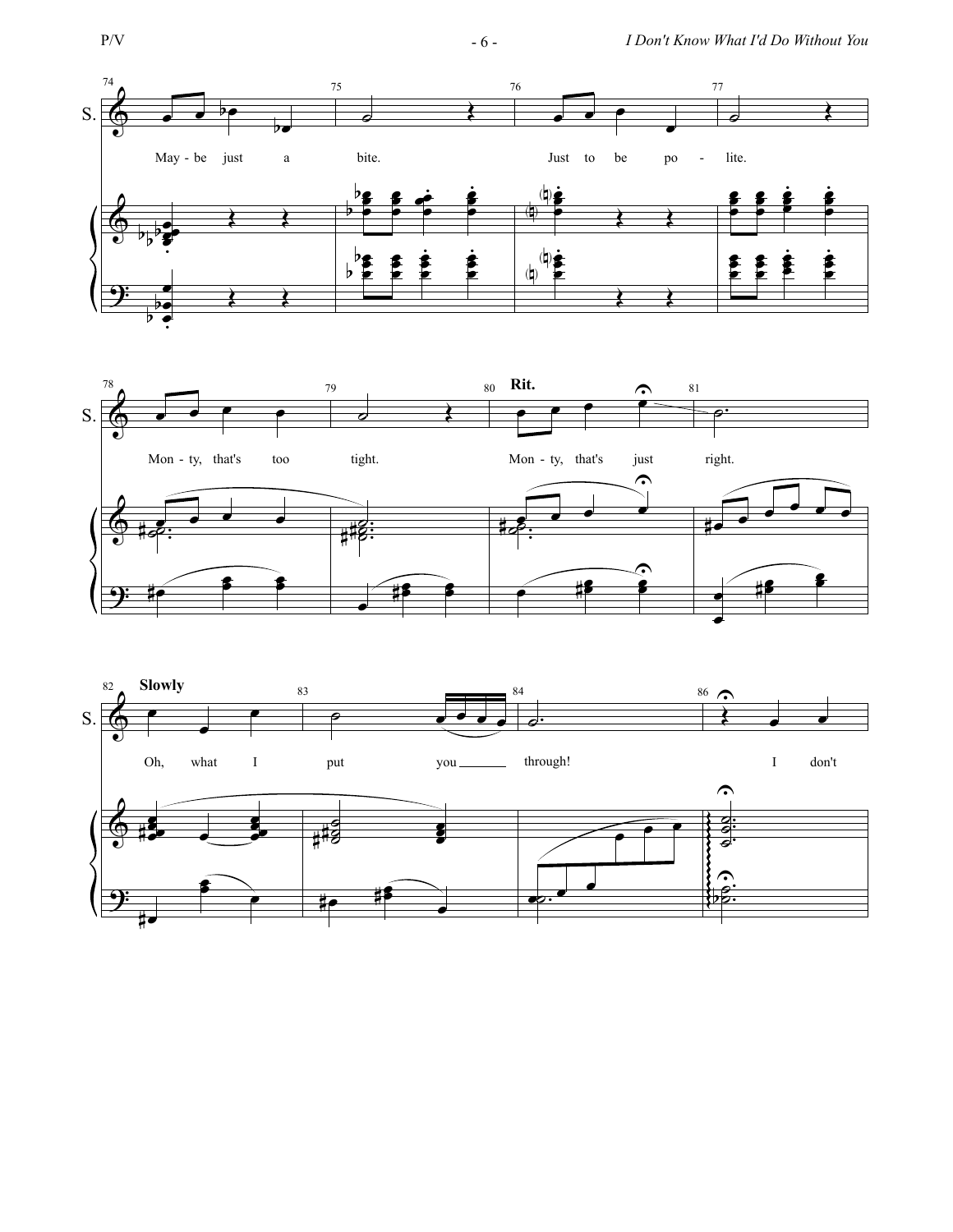

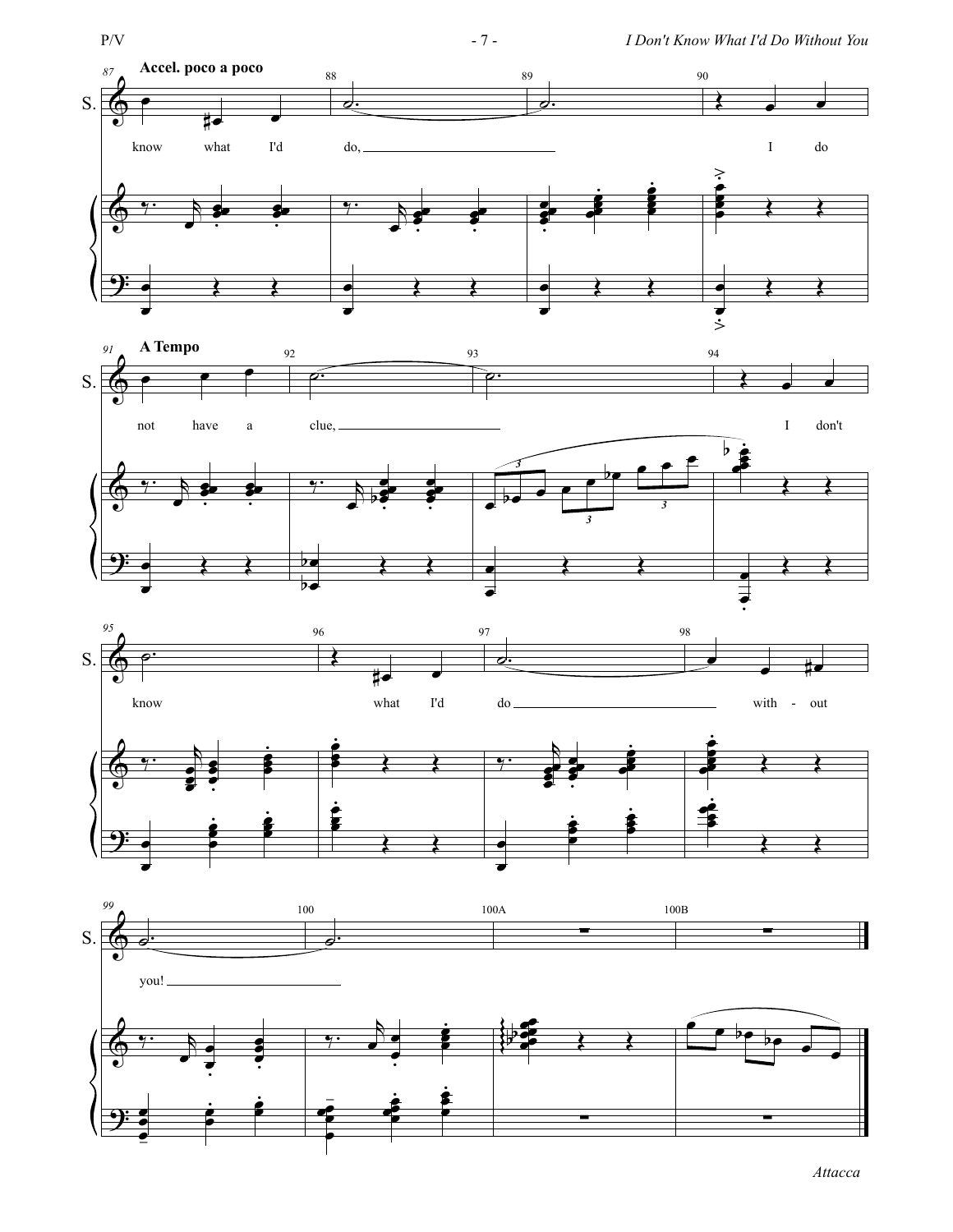**PIANO/VOCAL**

**Sibella**

## **I Don't Know What I'd Do**  ${\bf Without\, you\ (Tag) \atop \frac{[10/3/13]}{2}} \quad \frac{[100]^{2}}{[100]^{2}}$ *A Gentleman's Guide to Love and Murder*



Lyrics by Robert L. Freedman & Steven Lutvak

*cue:* **SIBELLA:** And right on time. If only he weren't so predictable.



© 2012 D'Ysquith Music Int'l (ASCAP). All rights reserved.